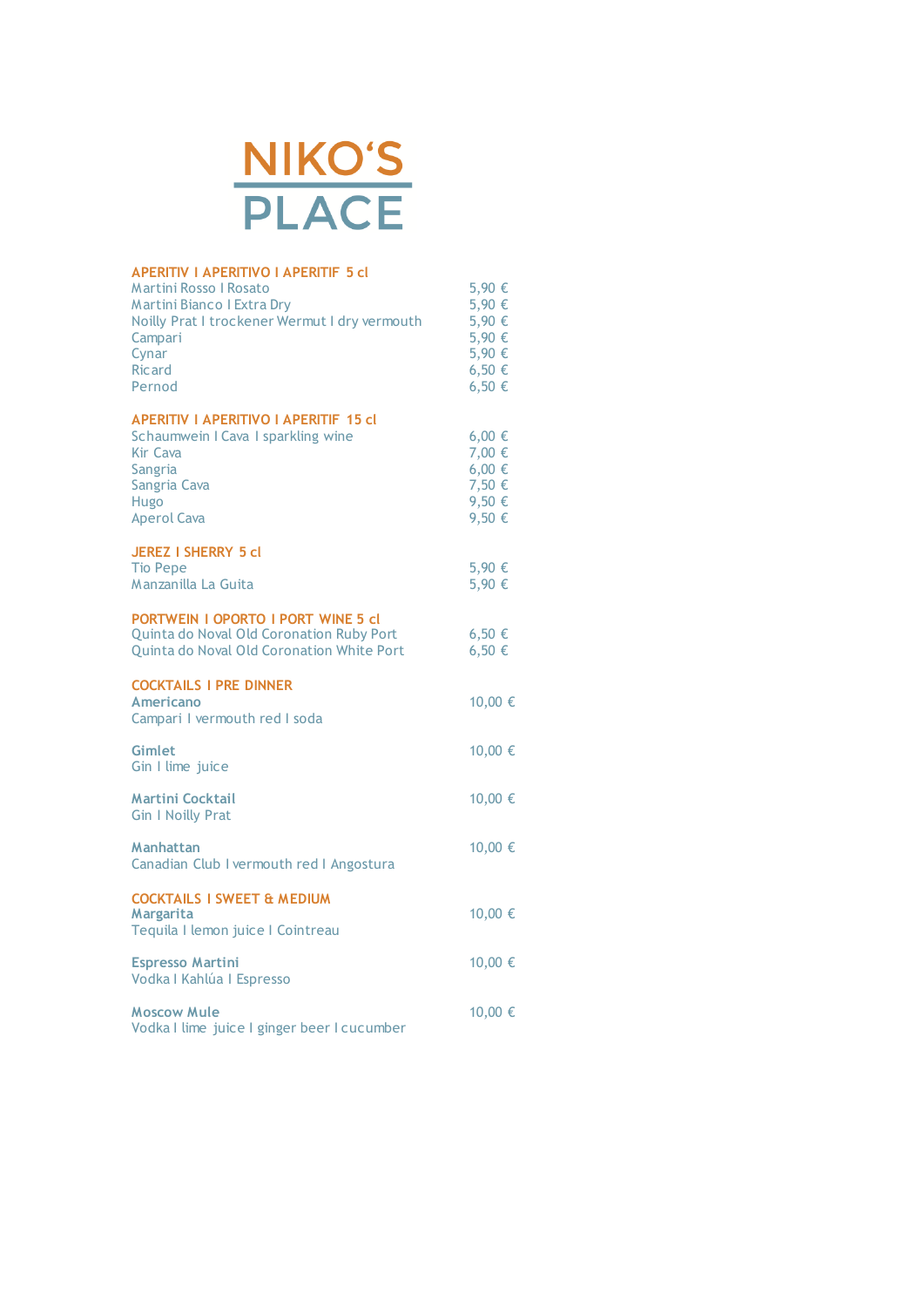

| <b>COCKTAILS I LONGDRINKS &amp; HIGHBALLS</b><br><b>Tom Collins</b><br>Gin I lemon juice I sugar I soda            | 10,50 €    |
|--------------------------------------------------------------------------------------------------------------------|------------|
| <b>Whiskey Sour</b><br>Bourbon I lemon juice I sugar sirop                                                         | 10,50 €    |
| <b>Pimm's Cup</b><br>Pimm's No.1 I Ginger Ale                                                                      | 10,50 €    |
| Mojito<br>White rum I lime I sugar I mint leaves I soda                                                            | 11,00 €    |
| Caipirinha<br>Cachaça I lime I sugar                                                                               | 11,00 €    |
| Cosmopolitan<br>Vodka I Cointreau I lime juice I cranberry juice                                                   | 10,00 €    |
| Licor 43 Sour<br>Licor 43 I lemon juice                                                                            | 9,50 €     |
| Balón 43<br>Licor 43 I orange juice I soda water                                                                   | 9,50 €     |
| <b>Tequila Sunrise</b><br>Tequila I lemon juice I orange juice I grenadine                                         | 10,50 €    |
| <b>Planters Punch</b><br>Myers's rum I lemon juice I grenadine I orange juice                                      | 11,00 €    |
| <b>Malibu Cranberry Lemonade</b><br>Malibu I cranberry juice I lemonade                                            | 9,50 €     |
| Sex on the beach<br>Vodka I Peachtree I lemon juice I cranberry juice I orange juice                               | 10,50 €    |
| Piña Colada<br>Rum I coconut liquor I pineapple I milk                                                             | 10,50 €    |
| <b>COCKTAILS I NON ALCOHOLIC</b><br><b>Fruit Punch</b><br>Orange juice I pineapple juice I lemon juice I grenadine | $6,50 \in$ |
| Ipanema<br>Lime I sugar I Ginger Ale                                                                               | 7,50 €     |
| <b>Lou Lou</b><br>Lime juice I cranberry juice I pineapple juice                                                   | 6,50 €     |
| Virgin Piña Colada<br>Coconut liquor I pineapple I milk                                                            | 7,50 €     |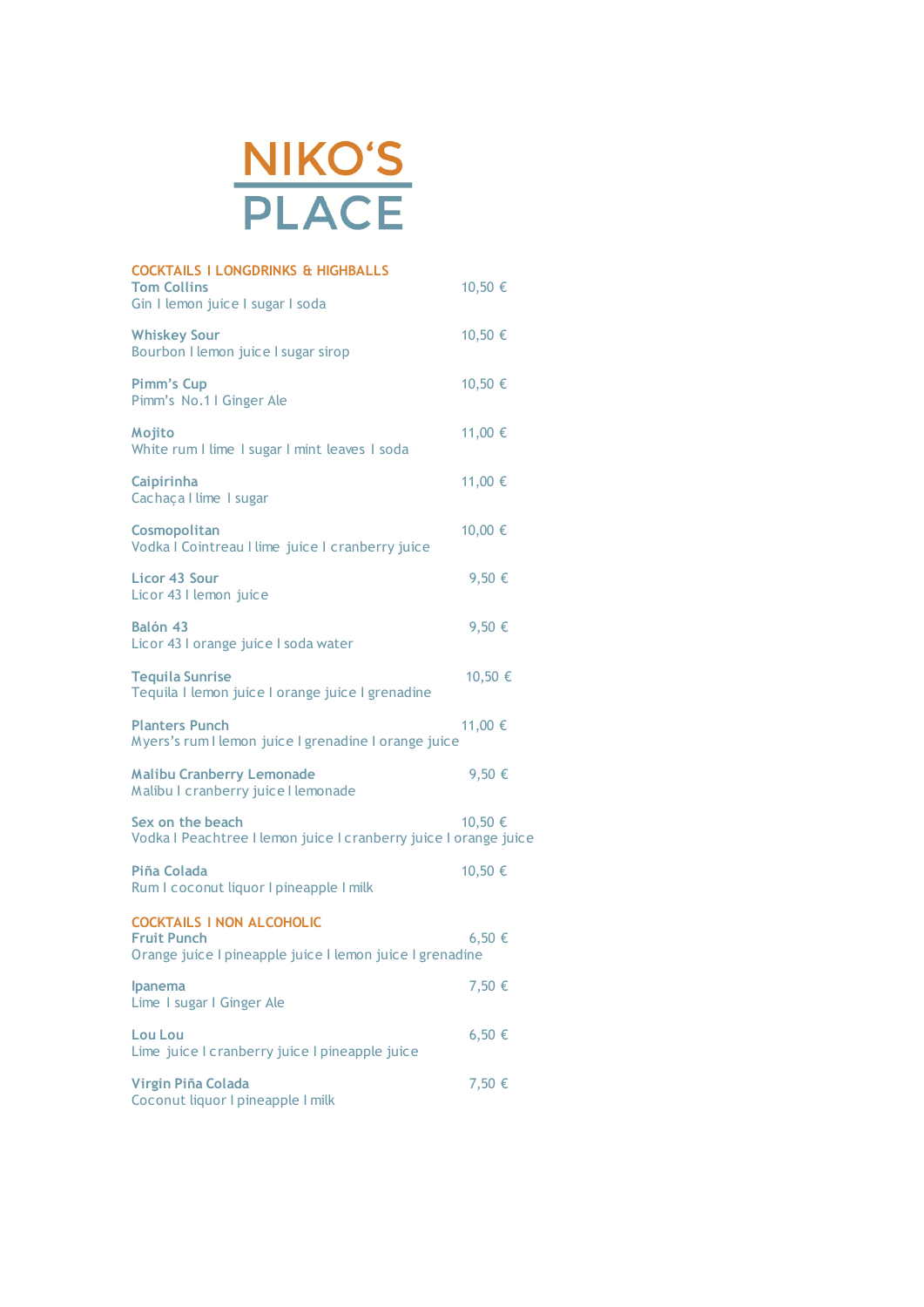

| <b>BRANDY 5 cl</b><br>Osborne Veterano<br>Magno de Osborne<br>Torres 10<br>Carlos I<br>Carlos I Imperial<br>Gran Duque de Alba<br>Cardenal Mendoza Clásico<br>Lepanto Gran Reserva<br>SUAU 1851 Reserva Privada, 8 Jahre I años I years < 9,50 €<br>SUAU 15 Brandy Solera Reserva<br>SUAU Solera Privada, 50 Jahre I años I years | 4,90 €<br>5,50 €<br>$6,50 \in$<br>8,90 €<br>15,00 €<br>8,90 €<br>8,90 €<br>8,90 €<br>12,50 €<br>22,90 € |
|-----------------------------------------------------------------------------------------------------------------------------------------------------------------------------------------------------------------------------------------------------------------------------------------------------------------------------------|---------------------------------------------------------------------------------------------------------|
| <b>COGNAC 5 cl</b><br><b>Hennessy V.S</b><br>Hennessy X.O<br>Delamain Pale and Dry X.O                                                                                                                                                                                                                                            | 8,90 €<br>33,50 €<br>22,90 €                                                                            |
| <b>ARMAGNAC 5 cl</b><br>Clés Des Ducs V.S.O.P                                                                                                                                                                                                                                                                                     | 9,50 €                                                                                                  |
| <b>GRAPPA 5 cl</b><br>Nonino Grappa Vuisinar Riserva<br>Nonino Moscato                                                                                                                                                                                                                                                            | 8,90 €<br>9,90 €                                                                                        |
| <b>OBSTBRAND I AGUARDIENTE I EAU DE VIE 5 cl</b><br>Léon Beyer                                                                                                                                                                                                                                                                    | 8,90€                                                                                                   |
| Kirsch I cereza I cherry<br>Léon Beyer                                                                                                                                                                                                                                                                                            | 8,90€                                                                                                   |
| Eau de vie de Framboise I frambuesa I raspberry<br>Léon Beyer<br>Eau de vie de Mirabelle I mirabel I mirabelle                                                                                                                                                                                                                    | 8,90 €                                                                                                  |
| Léon Beyer<br>Eau de vie de Poire Williams I pera I pear                                                                                                                                                                                                                                                                          | 8,90€                                                                                                   |
| Orujo                                                                                                                                                                                                                                                                                                                             | 7,90 €                                                                                                  |
| <b>CALVADOS</b><br>Roger Groult Calvados Pays d'Auge                                                                                                                                                                                                                                                                              | 8,90 €                                                                                                  |
| <b>VODKA I WODKA 5 cl</b><br><b>Absolut Vodka</b><br>Moskovskaya<br><b>Smirnoff Red label</b><br>Stolychnaya<br><b>Grey Goose</b><br>Perello Vodka Prohibido                                                                                                                                                                      | 7,50 €<br>6,50 €<br>6,50 €<br>$6,50 \in$<br>11,90 €<br>8,50 €                                           |
| <b>GIN I GINEBRA I GIN 5 cl</b><br><b>Gordon's London Dry Gin</b><br><b>Beefeater</b><br><b>Brocksmans</b><br>Gin Eva $\triangleleft$                                                                                                                                                                                             | 8,50 €<br>8,50 €<br>11,50 €<br>11,00 €                                                                  |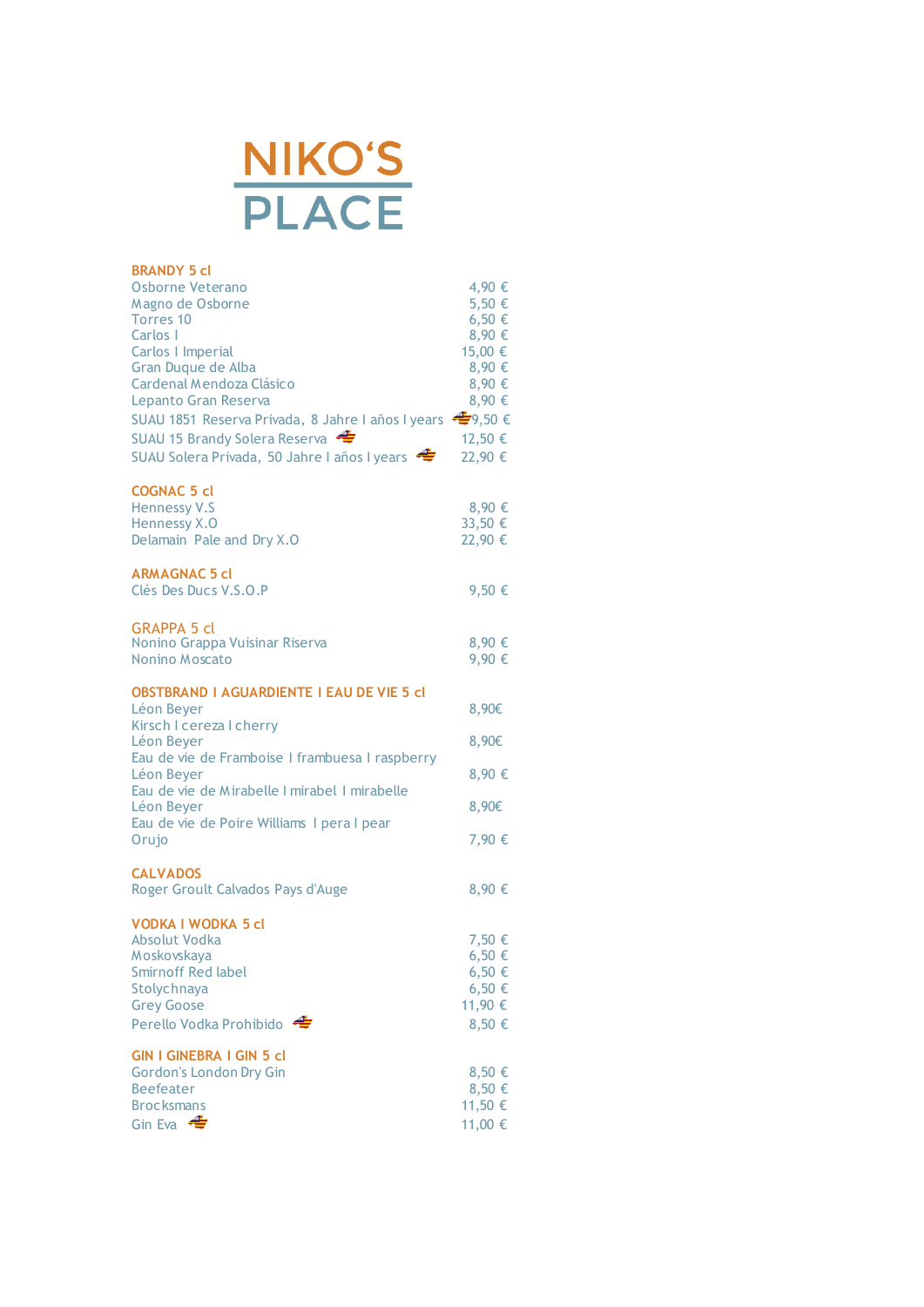

| <b>GIN I GINEBRA I GIN 5 cl</b>                             |            |
|-------------------------------------------------------------|------------|
| The London Nº1                                              | 11,00 €    |
| <b>Bulldog London Dry Gin</b>                               | 9,50 €     |
| Voortrekker                                                 | 10,00 €    |
| <b>Gin Mare</b>                                             | 11,50 €    |
| Cabraboc $\triangleq$                                       | 10,00 €    |
| <b>Xoriguer Mahon</b>                                       | 8,00 €     |
| <b>G'Vine Floraison</b>                                     | 11,50 €    |
| $X-Gin$                                                     | 18,00 €    |
| Suau $\bigoplus$                                            | 9,50 €     |
| 11 Once $\triangleq$                                        | 9,50 €     |
| Hendrick's                                                  | 11,00 €    |
| <b>Bombay Sapphire</b>                                      | 8,50 €     |
| Monkey 47                                                   | 13,50 €    |
| <b>Tanqueray</b>                                            | $8,50 \in$ |
|                                                             |            |
| <b>RUM I RON I RUM 5 cl</b>                                 |            |
| Bacardí Carta Blanca                                        | 7,00 €     |
| Ron Barcelo Añejo                                           | 7,90 €     |
| Havana Club Añejo, 3 Jahre I años I years                   | 7,50 €     |
| Havana Club Añejo, 7 Jahre I años I years                   | 8,50 €     |
| <b>Myers's Original Dark Rum</b>                            | $6,50 \in$ |
| Captain Morgan Original Spiced Rum                          | $6,50 \in$ |
| Zacapa XO, 23 Jahre I años I years                          | 26,90 €    |
| Diplomatico, Gran Reserva                                   | 11,90 €    |
| Brugal 1888                                                 | 13,00 €    |
| Ron Jungla $\triangleq$                                     | 8,50 €     |
| Perello Ron Prohibido                                       | 8,50 €     |
| Stroh 80                                                    | 7,50 €     |
| Amazonas                                                    | $6,50 \in$ |
|                                                             |            |
| <b>TEQUILA 5 cl</b>                                         |            |
| <b>Jose Cuervo Especial Silver</b>                          | $6,50 \in$ |
| <b>Jose Cuervo Especial Gold</b>                            | 7,90 €     |
|                                                             |            |
| <b>SCOTCH &amp; MALT WHISKY 5 cl</b>                        |            |
| <b>Ballantine's Finest</b>                                  | 7,00 €     |
| <b>Cutty Sark</b>                                           | 7,00 €     |
| <b>J&amp;B</b>                                              | 7,00 €     |
| <b>Famous Grouse</b>                                        | 7,00 €     |
| Chivas Regal, 12 Jahre I años I years                       | 10,00 €    |
| Dimple, 15 Jahre I años I years                             | 9,50 €     |
| Johnnie Walker Red Label                                    | 7,50 €     |
| Johnnie Walker Black Label, 12 Jahre I años I years         | 8,90 €     |
| Johnnie Walker Blue Label                                   | 29,90 €    |
| Johnnie Walker Green Label, 15 Jahre I años I years 11,50 € |            |
| Glenfiddich, 12 Jahre I años I years                        | 9,90 €     |
| Cardhu, 12 Jahre I años I years                             | 9,90 €     |
| <b>Macallan Amber</b>                                       | 14,00 €    |
| Knockando, 12 Jahre I años I years                          | 11,50 €    |
| Lagavulin, 16 Jahre I años I years                          | 17,90 €    |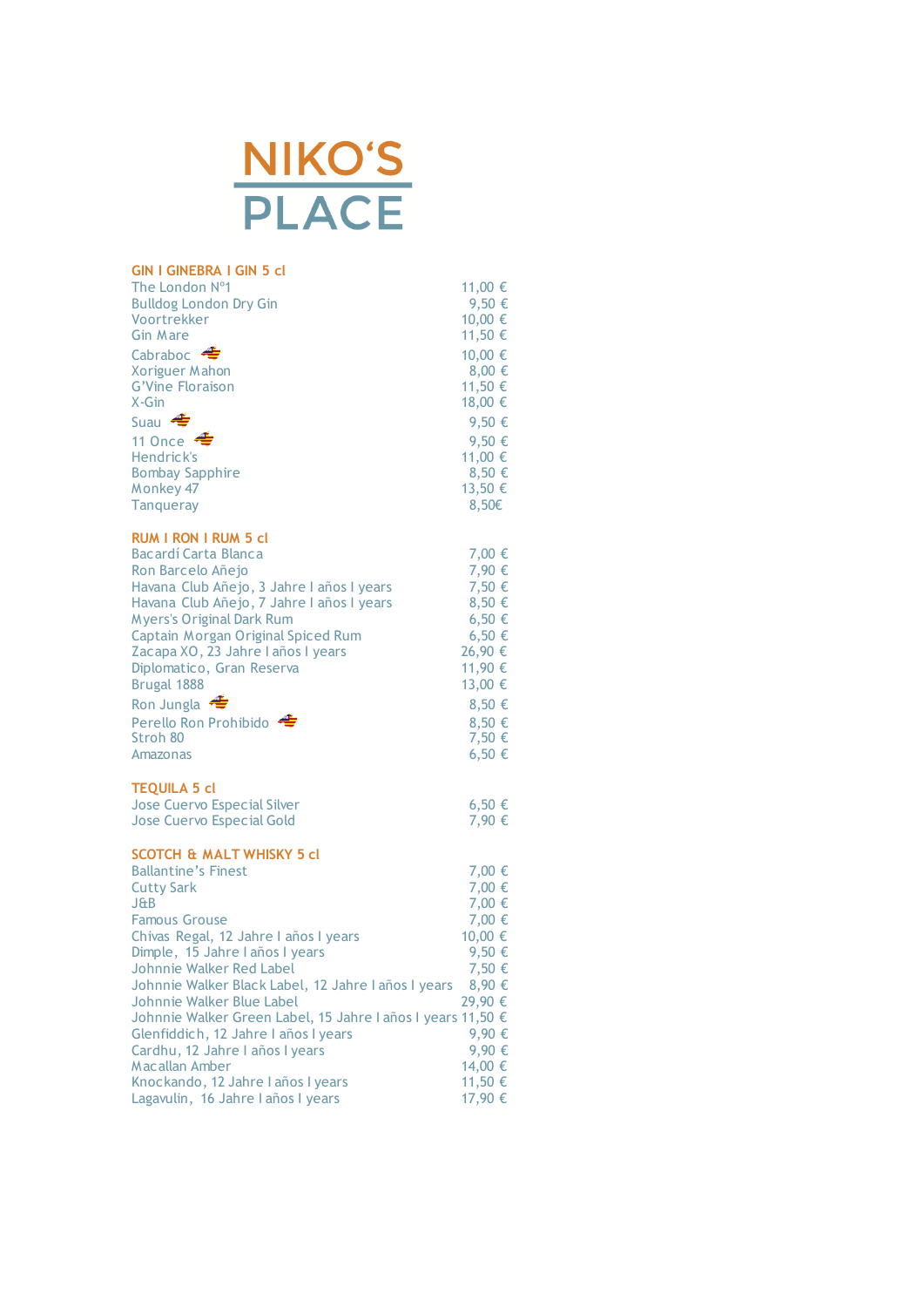

| <b>BOURBON &amp; TENNESSEE WHISKEY 5 cl</b><br>Jim Beam |       | 7,50 €           |        |
|---------------------------------------------------------|-------|------------------|--------|
| <b>Four Roses</b>                                       |       | 7,00 €           |        |
| <b>Jack Daniel's</b>                                    |       | 8,00 €           |        |
|                                                         |       |                  |        |
| <b>CANADIAN WHISKY 5 cl</b>                             |       |                  |        |
| <b>Canadian Club</b>                                    |       | 7,00 €           |        |
| <b>IRISH WHISKEY 5 cl</b>                               |       |                  |        |
| <b>Tullamore Dew</b>                                    |       | 7,00 €           |        |
| Jameson                                                 |       | $8,9 \in$        |        |
| KRÄUTERLIKÖRE I LICORES DE HIERBAS I HERB LIQUERS 5 cl  |       |                  |        |
| Hierbas dulces I süß I sweet                            |       | 4,90 €           |        |
| Hierbas mixtas I medium                                 |       | 4,90 €           |        |
| Hierbas secas I trocken I dry                           |       | 4,90 €           |        |
| Mescladis $\triangleleft$                               |       |                  |        |
| Ramazzotti                                              |       | 4,90 €<br>5,90 € |        |
| Averna                                                  |       | 5,90 €           |        |
| Fernet-Branca                                           |       | 5,90 €           |        |
| Palo $\triangleleft$                                    |       |                  | 4,90 € |
| Jägermeister                                            |       | 5,90 €           |        |
|                                                         |       |                  |        |
| LIKÖRE I LICORES I LIQUERS 5 cl                         |       |                  |        |
| Amaretto                                                |       | 5,90 €           |        |
| <b>Bailevs</b>                                          |       | 5,90 €           |        |
| Bénédictine D.O.M                                       |       | 5,90 €           |        |
| Cointreau                                               |       | 5,90 €           |        |
| Drambuje<br><b>Grand Marnier</b>                        |       | 7,50 €           |        |
| Southern Comfort                                        |       | 7,50 €<br>5,90 € |        |
| Galliano                                                |       | 5,90 €           |        |
| Frangelico                                              |       | 5,90 €           |        |
| Licor <sub>43</sub>                                     |       | 5,90 €           |        |
| Kahlúa                                                  |       | 5,90 €           |        |
| Tia Maria                                               |       | 5,90 €           |        |
| Malibu                                                  |       | 5,90 €           |        |
| Pacharán                                                |       | 4,90 €           |        |
| Sambuca                                                 |       | 5,90 €           |        |
| Limoncello                                              |       | 5,90 €           |        |
| <b>BIER I CERVEZA I BEER</b>                            |       |                  |        |
| Mahou                                                   | 0,221 | 2,90 €           |        |
| Mahou                                                   | 0,331 | 3,90 €           |        |
| Mahou                                                   | 0,501 | 4,90 €           |        |
| <b>FLASCHENBIERE I BOTELLAS I BOTTLED BEER 33 cl</b>    |       |                  |        |
| Mahou                                                   |       | 4,10 €           |        |
| Mahou 0,0%                                              |       | 4,90 €           |        |
| Coronita                                                |       | 4,90 €           |        |
| Franziskaner Weißbier                                   | 0,501 | $6,00 \in$       |        |
| Franziskaner Weißbier 0,0 %                             | 0,501 | 6,00 €           |        |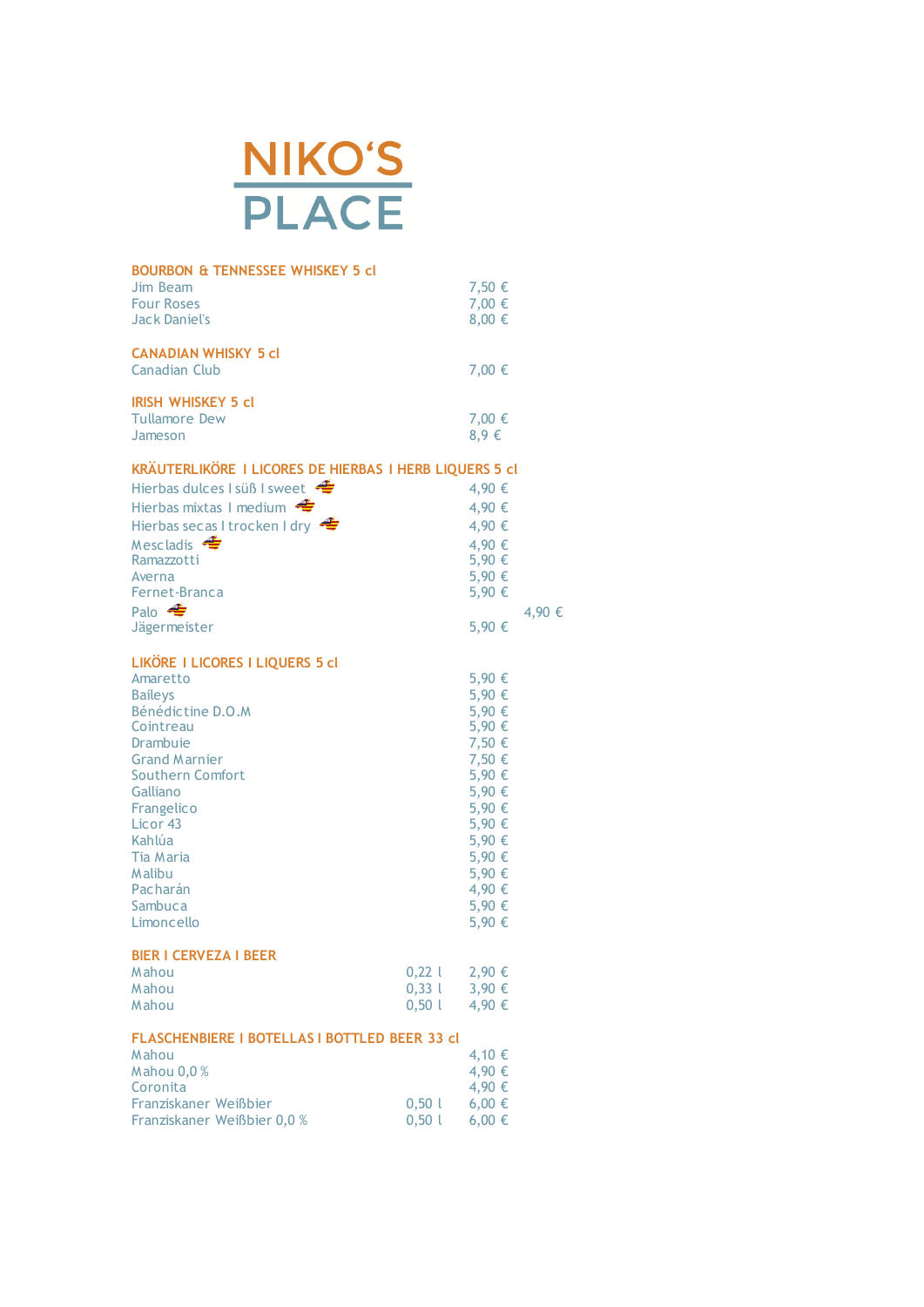

| MINERALWASSER I AGUA MINERAL I MINERAL WATER |                 |  |
|----------------------------------------------|-----------------|--|
| Agua sin gas                                 | 1,00 l 5,50 €   |  |
| Still mineral water                          |                 |  |
| Agua con gas                                 | $0.50$ l 3.90 € |  |
| Sparkling mineral water                      |                 |  |

## **EIN GLAS WEIN I VINO POR COPA I GLASS OF WINE**

| <b>WEISS I BLANCO I WHITE 0,15 cl</b><br><b>NUVIANA</b><br>D.O. Valle del Cinca<br>Bodega: Nuviana<br>100% Chardonnay                                    | 4,80€      |
|----------------------------------------------------------------------------------------------------------------------------------------------------------|------------|
| <b>SEBASTIÀ PASTOR BLANC</b><br>D.O. Binissalem<br>Bodega: Sebastià Pastor Vinyes - Celler I Binissalem<br>100% Prensal Blanc                            | $6,80 \in$ |
| ROT I TINTO I RED 0,15 cl<br><b>RAIMAT CLAMOR TINTO ROBLE</b><br>D.O. Costers del Segre<br>Bodega: Codorníu<br>Merlot I Cabernet Sauvignon I Tempranillo | 4,80 €     |
| <b>SEBASTIA PASTOR NEGRE</b><br>D.O. Binissalem<br>Bodega: Sebastià Pastor Vinyes - Celler I Binissalem<br>Mantonegro I Syrah                            | 6,80 €     |
| <b>ROSE I ROSADO I ROSE</b><br><b>NUVIANA</b><br>D.O. Valle del Cinca<br>Bodega: Nuviana<br>Syrah I Cabernet Sauvignon                                   | 4,80 €     |
| <b>MARES</b><br>Terra de Marés<br>Bodega: Bodegas Bordoy<br>Cabernet Sauvingnon   Merlot   Mantonegro   Calet   Gargollassa                              | $6,80 \in$ |

Ihr passender Wein nicht dabei? Fragen Sie bei unserem Niko`s Place Team nach

*No ha encontrado su Vino preferido? Pregunte a nuestro Equipo de Niko´s Place*

> Not found the right Wine? Ask our Niko`s Place Team